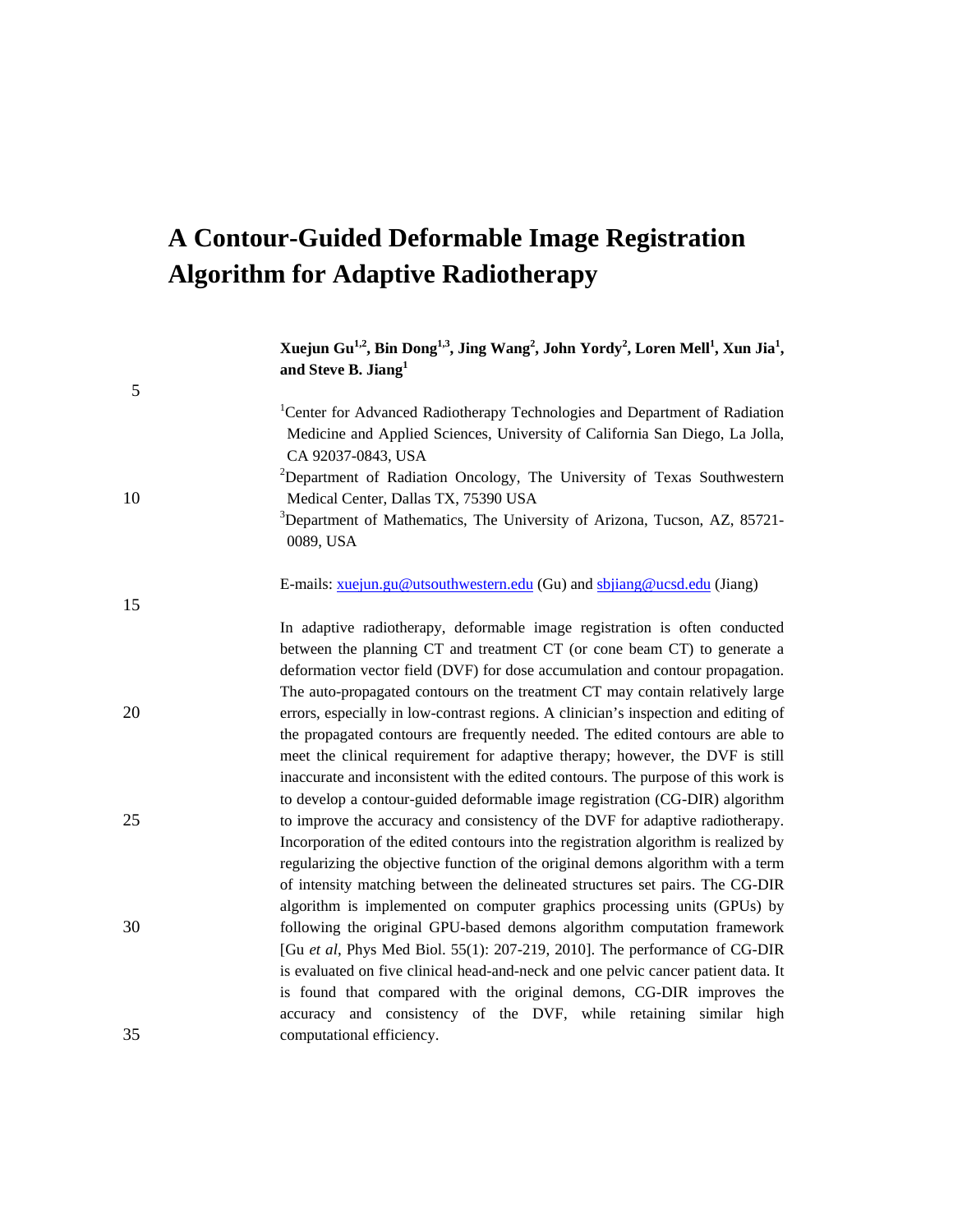## **1. Introduction**

Deformable image registration (DIR) is a critical component in modern image-guided online and off-line adaptive radiation therapy [\(Yan, 2008\)](#page-14-0). It is a process to precisely 5 establish voxel-to-voxel correspondence of two images collected at different times or with different imaging modalities (Hill *et al.*[, 2001;](#page-13-0) Crum *et al.*[, 2004\)](#page-13-1). The established correspondence, namely the deformation vector field (DVF), has many applications in radiotherapy, such as facilitating auto-segmentation for anatomical changes [\(Brock](#page-13-2) *et al.*, [2005;](#page-13-2) Lu *et al.*[, 2006;](#page-13-3) [Rietzel and Chen, 2006;](#page-14-1) Chao *et al.*[, 2008;](#page-13-4) Wang *et al.*[, 2008;](#page-14-2) [Xie](#page-14-3) 10 *et al.*[, 2008\)](#page-14-3), estimating organ motion via 4D-CT images [\(Boldea](#page-13-5) *et al.*, 2008; [Ehrhardt](#page-13-6) *et al.*[, 2007;](#page-13-6) Yang *et al.*[, 2008b;](#page-14-4) Zeng *et al.*[, 2007\)](#page-15-0), assisting the reconstruction of high-

quality 4D-CT and CBCT images (Ren *et al.*[, 2012;](#page-14-5) Wu *et al.*[, 2011;](#page-14-6) [Wang and Gu,](#page-14-7)  [2013\)](#page-14-7), and calculating accumulated dose (Yan *et al.*[, 1999;](#page-14-8) [Rietzel](#page-14-9) *et al.*, 2005; [Keall](#page-13-7) *et al.*[, 2005\)](#page-13-7). All these applications rely on accurate DVFs generated by DIR algorithms.

15 During the past few decades, DIR has been studied in great detail and many algorithms have been proposed and developed [\(Holden, 2008;](#page-13-8) [Kashani](#page-13-9) *et al.*, 2008; [Crum](#page-13-1) *et al.*[, 2004;](#page-13-1) [Brock and Deformable Registration Accuracy Consortium, 2010\)](#page-13-10). Among existing DIR algorithms, the image intensity based demons algorithm has been proven to be an efficient and robust algorithm [\(Pennec](#page-13-11) *et al.*, 1999; Wang *et al.*[, 2005;](#page-14-10) [Yang](#page-14-11) *et al.*,

20 [2008a\)](#page-14-11). In addition, high computational efficiency is achieved by implementing demons algorithms on GPU (Gu *et al.*[, 2010\)](#page-13-12). In the demons algorithm, the force used to deform an image is proportional to the gradients of moving and/or target image intensity. Therefore, the accuracy of estimating the image intensity gradient has great influence on the accuracy of the image deformation. As a result, deforming low-contrast and/or high-25 noise images with high accuracy is challenging using the demons algorithm

[\(Nithiananthan](#page-13-13) *et al.*, 2009; Yang *et al.*[, 2008b;](#page-14-4) [Zhong](#page-15-1) *et al.*, 2010).

In adaptive radiotherapy, DVFs generated in DIR algorithms are utilized mainly for dose accumulation and auto-contour propagation (Thor *et al.*[, 2011\)](#page-14-12). As uncertainties and errors exist in DVFs, the auto-propagated contours are apt to be distorted and hence 30 required to be inspected and edited by physicians before their usage in treatment replanning (Zhang *et al.*[, 2007;](#page-15-2) Wang *et al.*[, 2008;](#page-14-2) Reed *et al.*[, 2009\)](#page-13-14). Physicians' inputs correct the errors in contours generated by DVF, but not the errors in the DVF itself. Calculated dose accumulation will be inaccurate due to these errors, if the DVF is inconsistent with the edited contours. In this paper, we propose to use edited contours to 35 guide another run of DIR to reduce errors in DVF and to increase the consistency between DVF and final contours.

Studies using contours to guide image registrations have been conducted for many years. For example, Shih *et al.* (Shih *et al.*[, 1997\)](#page-14-13) proposed an automated contour-modelguided DIR model to register a pair of MRI images. In the first step of their algorithm, 40 authors established the geometric correspondence between contours in moving and reference MRI images. Then, based on the established correspondence, a non-linear transformation was determined using a weighted local coordinate system to deform the moving image. This algorithm is a pure geometrical-based image registration and the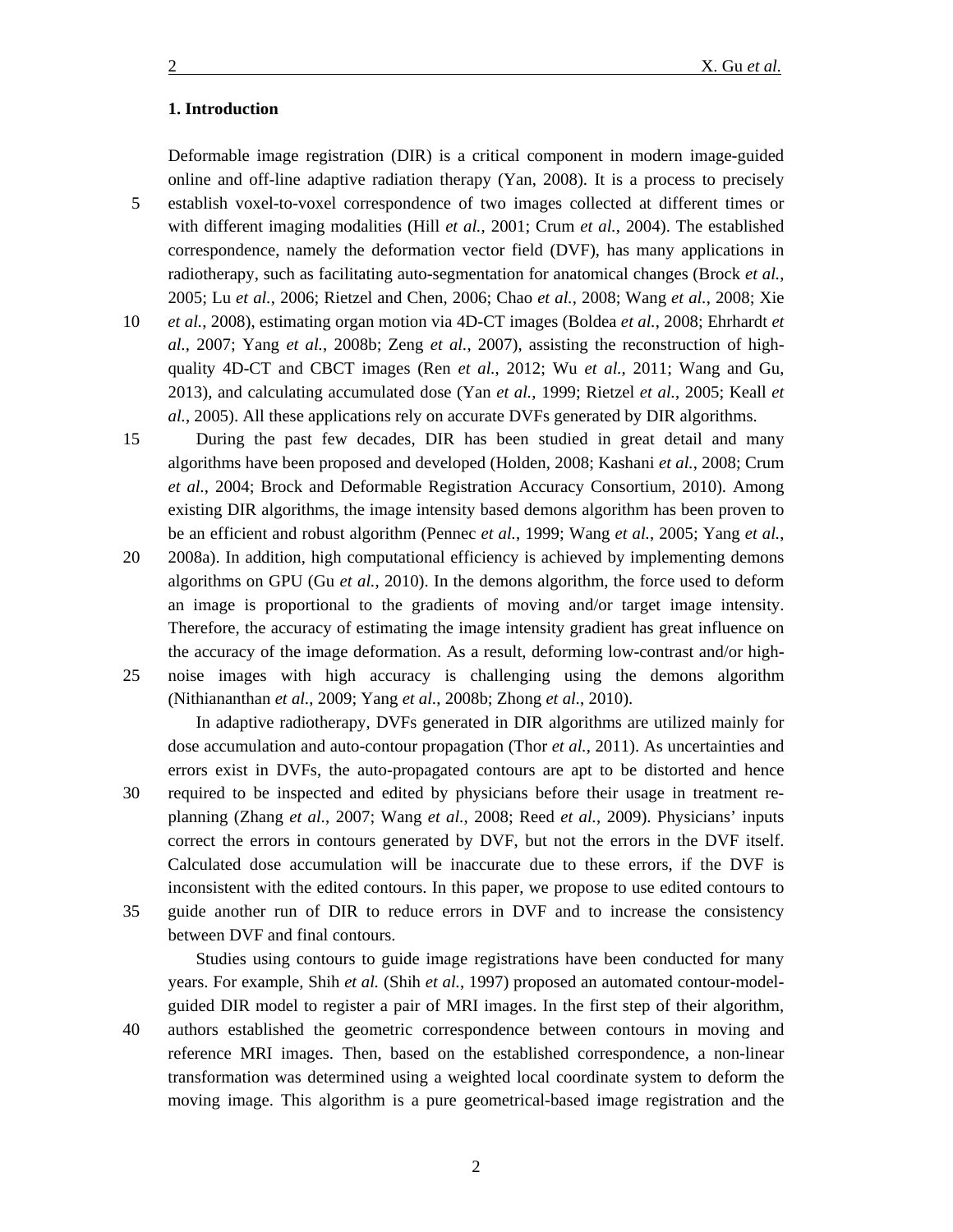accuracy decreases with the distance away from contour points. Later, Lie and Chuang [\(Lie and Chuang, 2003\)](#page-13-15) designed a hybrid algorithm for deforming thermographs. They developed an algorithm combining the scheme of local contour matching and the method of global surface-spline fitting of control points. The registration accuracy achieved by 5 their algorithm relies on the density of control points, which may impose a very heavy computational burden when dense control points are used to achieve high registration accuracy.

In this paper, we propose a GPU-based contour-guided DIR (CG-DIR) algorithm, which honors global accuracy of registration while retaining high computational 10 efficiency. The CG-DIR model is a derivation of the demons algorithm, where the objective function of demons is revised, but the optimization scheme is unchanged. The objective function of the original demons has a term of summation of image intensity difference and a term of diffusion regularization of DVFs. In the proposed model, we add an additional regularization term using the regions of interest (ROIs) manifested by

- 15 physicians' edited contours pairs. The optimization scheme is still the original demons iterative method, where a step of DVF updating and a step of DVF smoothing are performed during each iteration. With the preservation of the original GPU-based demons computational framework, GPU-based CG-DIR algorithm is able to achieve high computational efficiency. In this paper, we first detail the proposed CG-DIR model and
- 20 its algorithm. Then, the performance of the new algorithm is quantitatively and qualitatively evaluated on five head-and-neck cancer patient data sets and one pelvic patient data set.

#### **2. Methods and Materials**

25

## *2.1 Contour-guided DIR model and algorithm*

The goal of demons registration is to have the intensity matching between static and moving image through deforming moving image. The demons algorithm can be cast into 30 a generalized optimization framework [\(Vercauteren](#page-14-14) *et al.*, 2009):

$$
E(\mathbf{u}) = \frac{1}{2} ||I_0 \circ \mathbf{u} - T_0||^2 + \frac{\alpha}{2} ||\nabla \mathbf{u}||^2,
$$
  
\n
$$
\mathbf{u} = \arg\min E(\mathbf{u})
$$
\n(1)

Here, an optimal deformation vector field  **is estimated by minimizing an energy** function between a moving image  $I_0$  and a target image  $T_0$ .  $\alpha$  is a regularization parameter for controlling the smoothness of  $\mathbf u$  over the image space.

In adaptive radiotherapy,  $I_0$  often represents a planning CT (pCT) image and  $T_0$ 35 refers to a treatment CT (tCT) image. With physician delineated contours in pCT and edited contours in tCT, a constraint term defined by contours can be incorporated into equation (1) as: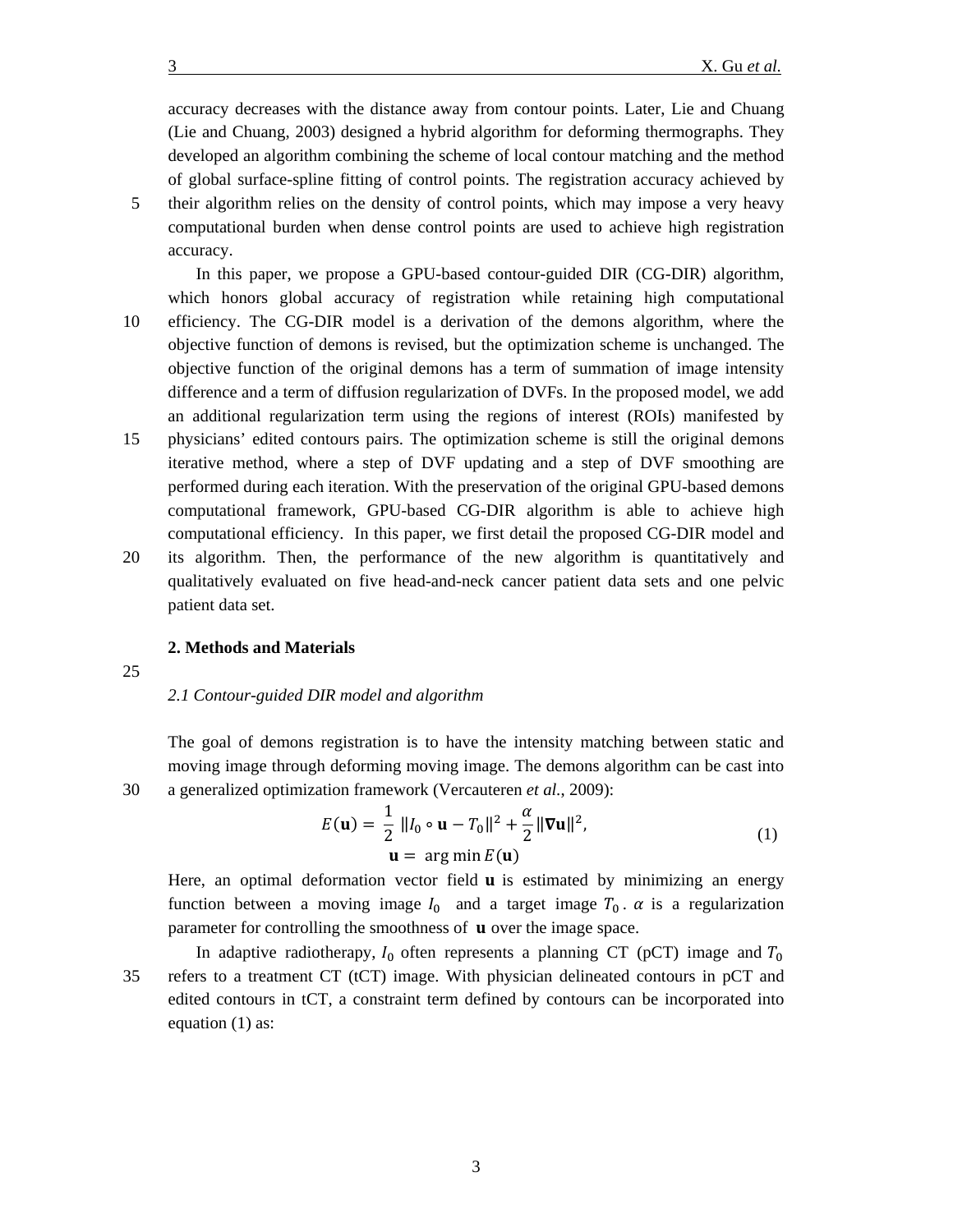$$
E(\mathbf{u}) = \frac{1}{2} ||I_0 \circ \mathbf{u} - T_0||^2 + \sum_{i=1}^{k} \frac{\lambda_i}{2} ||I_i \circ \mathbf{u} - T_i||^2 + \frac{\alpha}{2} ||\nabla \mathbf{u}||^2,
$$
  

$$
\mathbf{u} = \arg\min E(\mathbf{u})
$$
 (2)

Here,  $I_i$  and  $T_i$  denote modified images constructed by incorporating the *i*th contour pair set on pCT and tCT into original images  $I_0$  and  $T_0$ , respectively; and  $k$  is the total number of modified contour pairs. The image modification is achieved with  $I_i = \left(1 + \frac{M_i(x)}{2}\right)I_0$ and  $T_i = \left(1 + \frac{N_i(x)}{2}\right)T_0$ , where  $M_i(\mathbf{x}) = \begin{cases} \pm 1 & \mathbf{x} \in O_i^p \\ 0 & \text{else} \end{cases}$  $E_1 \quad \mathbf{x} \in O_i^P$  and  $N_i(\mathbf{x}) = \begin{cases} \pm 1 & \mathbf{x} \in O_i^t \\ 0 & else \end{cases}$ .  $O_i^P$  $5$  (or  $O_i^t$ ) represents a spatial domain that manifests a volume enclosed by the *i*th contour on pCT (or tCT). We refer  $O_i^p$  and  $O_i^t$  as regions of interest (ROIs) and  $I_i$  and  $T_i$  as modified images (MIs).  $M_i(x)$  and  $N_i(x)$  are positive when ROIs' intensity is higher than its surrounding and negative when lower. For simplification,  $\lambda_i$  is a regularization parameter for the *i*th contour pair set, which controls the influence of ROIs registration

10 on the entire images registration.

Similar to the alternative optimization strategy proposed in Vercauteren *et al*. [\(Vercauteren](#page-14-14) *et al.*, 2009), an auxiliary variable  $\bf{c}$  is introduced to equation (2) to enable an relaxation minimization:

$$
E(\mathbf{c}, \mathbf{u}) = \frac{1}{2} ||I_0 \circ \mathbf{c} - T_0||^2 + \sum_{i=1}^k \frac{\lambda_i}{2} ||I_i \circ \mathbf{c} - T_i||^2 + \frac{\beta}{2} ||\mathbf{c} - \mathbf{u}||^2 + \frac{\alpha}{2} ||\nabla \mathbf{u}||^2, \qquad (3)
$$
  

$$
(\mathbf{c}, \mathbf{u}) = \arg \min E(\mathbf{c}, \mathbf{u})
$$

15 The algorithm is minimizing  $c$  and  $u$  in alternative steps. The first step starts with a given **u** and optimizes  $\operatorname{argmin}_{\mathbf{c}} E_1(\mathbf{c}) = \frac{1}{2} ||I_0 \circ \mathbf{c} - T_0||^2 + \sum_{i=1}^k \frac{\lambda_i}{2} ||I_i \circ \mathbf{c} - T_i||^2 +$  $\frac{\beta}{2} ||\mathbf{c} - \mathbf{u}||^2$ , where optimization make steps from  $\mathbf{c} = \mathbf{u}$ . The second step solves the regularization by optimizingargmin<sub>u</sub>  $E_2$  (**u**) =  $\frac{\alpha}{2} ||\nabla u||^2 + \frac{\beta}{2} ||c - u||^2$  with given **c**. In the second step, variety of regularizations have been proposed [\(Cachier and Ayache, 2004\)](#page-13-16). 20 Here, we choose an optimal regularization reached by the convolution of the deformation field **u** with a Gaussian smoothing kernel  $G(\alpha)$  [\(Vercauteren](#page-14-14) *et al.*, 2009).

In the first step, given the current deformation  $\mathbf{u}$ , an updated (or displacement) deformation vector  $du$  can be calculated by minimizing:

$$
\arg\min_{du} E_1(du) = \frac{1}{2} ||I_0 \circ u \circ (Id + du) - T_0||^2
$$
  
+ 
$$
\sum_{i=1}^{k} \frac{\lambda_i}{2} ||I_i \circ u \circ (Id + du) - T_i||^2 + \frac{\beta}{2} ||du||^2,
$$
 (4)

25 where  $I_0 \circ \mathbf{u}$  and  $I_i \circ \mathbf{u}$  are deformed images with a given deformation **u**. For simplification,  $I_0 \circ \mathbf{u}$  is denoted as  $\overline{I_0}$  and  $I_i \circ \mathbf{u}$  as  $\overline{I_i}$ . With a small displacement du, we can approximate the moving image term with a Taylor expansion:  $I_0 \circ \mathbf{u} \circ (\mathbf{Id} + d\mathbf{u}) =$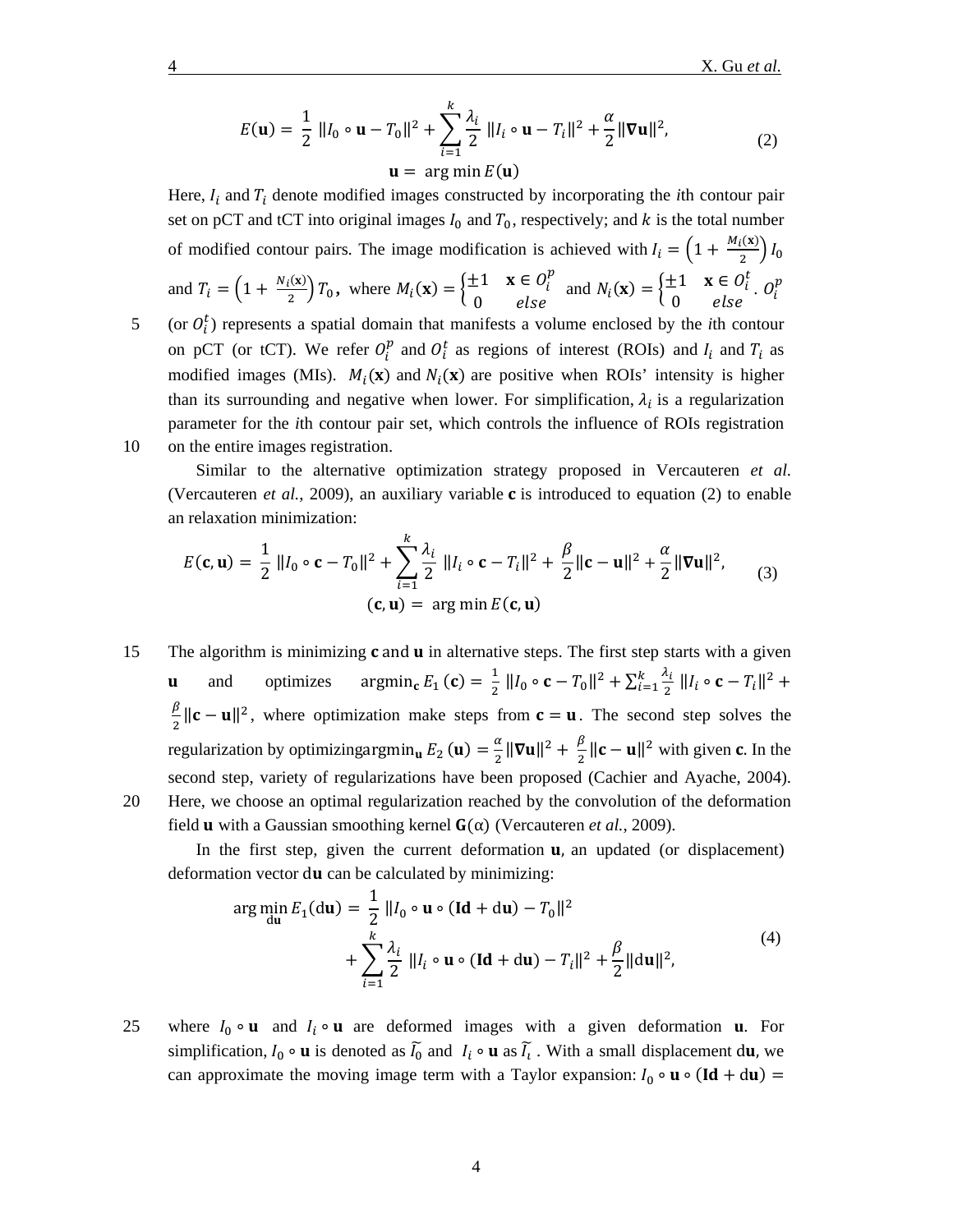$\tilde{I}_0 \circ (\mathbf{Id} + \mathrm{d}\mathbf{u}) \approx \tilde{I}_0 + \nabla \tilde{I}_0 \cdot \mathrm{d}\mathbf{u}$  and  $I_i \circ \mathbf{u} \circ (\mathbf{Id} + \mathrm{d}\mathbf{u}) = \tilde{I}_i \circ (\mathbf{Id} + \mathrm{d}\mathbf{u}) \approx \tilde{I}_i + \nabla \tilde{I}_i \cdot \mathrm{d}\mathbf{u}$ . Then, equation (4) becomes:

$$
\arg\min_{\text{du}} E_1(\text{du}) \approx \frac{1}{2} \left\| \tilde{I}_0 + \nabla \tilde{I}_0 \cdot \text{du} - T_0 \right\|^2
$$
  
+ 
$$
\sum_{i=1}^k \frac{\lambda_i}{2} \left\| \tilde{I}_i + \nabla \tilde{I}_i \cdot \text{du} - T_i \right\|^2 + \frac{\beta}{2} \| \text{du} \|^2
$$
 (5)

moving direction of the displacement vector du, respectively. Assuming that the displacement is determined on the projection du onto  $\mathbf{n} = \frac{\nabla I_0}{\nabla \zeta}$ 5 displacement is determined on the projection du onto  $\mathbf{n} = \frac{v_{t0}}{|\nabla \overline{t_0}|}$  [\(Cachier](#page-13-17) *et al.*, 1999), the optimization problem defined in equation (5) can be simplified from  $du = arg min E(du)$  to  $v = arg min E(v)$ . Now the equation (5) becomes:

In equation (5), we rewrite  $du = v\mathbf{n}$ , where, v and **n** are the amplitude and the

$$
\arg\min_{v} E_1(v) \approx \frac{1}{2} ||(\nabla \widetilde{I_0} \cdot \mathbf{n})v - (T_0 - \widetilde{I_0})||^2
$$
  
+ 
$$
\sum_{i=1}^{k} \frac{\lambda_i}{2} ||(\nabla \widetilde{I_i} \cdot \mathbf{n})v - (T_i - \widetilde{I_i})||^2 + \frac{\beta v^2}{2}
$$
 (6)

Applying the first-order optimality condition  $\frac{\partial E_1(v)}{\partial v} = 0$ , we obtain a solution of equation (6):

$$
v = \frac{(\nabla \widetilde{I_0} \cdot \mathbf{n})(T_0 - \widetilde{I_0}) + \sum_{i=1}^k \lambda_i (\nabla \widetilde{I_i} \cdot \mathbf{n})(T_i - \widetilde{I_i})}{(\nabla \widetilde{I_0} \cdot \mathbf{n})^2 + \sum_{i=1}^k \lambda_i (\nabla \widetilde{I_i} \cdot \mathbf{n})^2 + \beta};\tag{7}
$$

10 where  $\beta$  can be defined a spatial variable such as:  $\beta = (T_0 - \tilde{I}_0)^2$  [\(Thirion, 1998\)](#page-14-15).

# *2.2 Implementation of CG-DIR on GPU*

- As described in Section 2.1, CG-DIR is derived using a step of Taylor expansion and 15 truncation, which implies that we can only allow a small and local displacement in registration. In order to reduce the magnitude of the displacement with respect to discretized image voxel size, a multi-scale strategy is adopted in CG-DIR algorithm. Registration iterations start with the lowest resolution, then the moving vectors obtained at a coarser level are up-sampled to serve as an initial solution at the next finer level. In
- 20 this study, the entire registration is accomplished with two scales. The original images are only down-sampled once by a factor of 2 in each dimension. It was found that further down-sampling does not help improving either registration accuracy or efficiency. At coarse resolution levels, demons registration is adopted to generate an approximate DVF. At the finest level, the moving vectors are updated by the proposed CG-DIR algorithm.
- 25 One major reason of adopting demons at coarse resolution level is to reduce computational burden. Also, the moving vectors obtained with demons at coarse resolution level are accurate enough to serve as an initial guess for the fine level CG-DIR registration.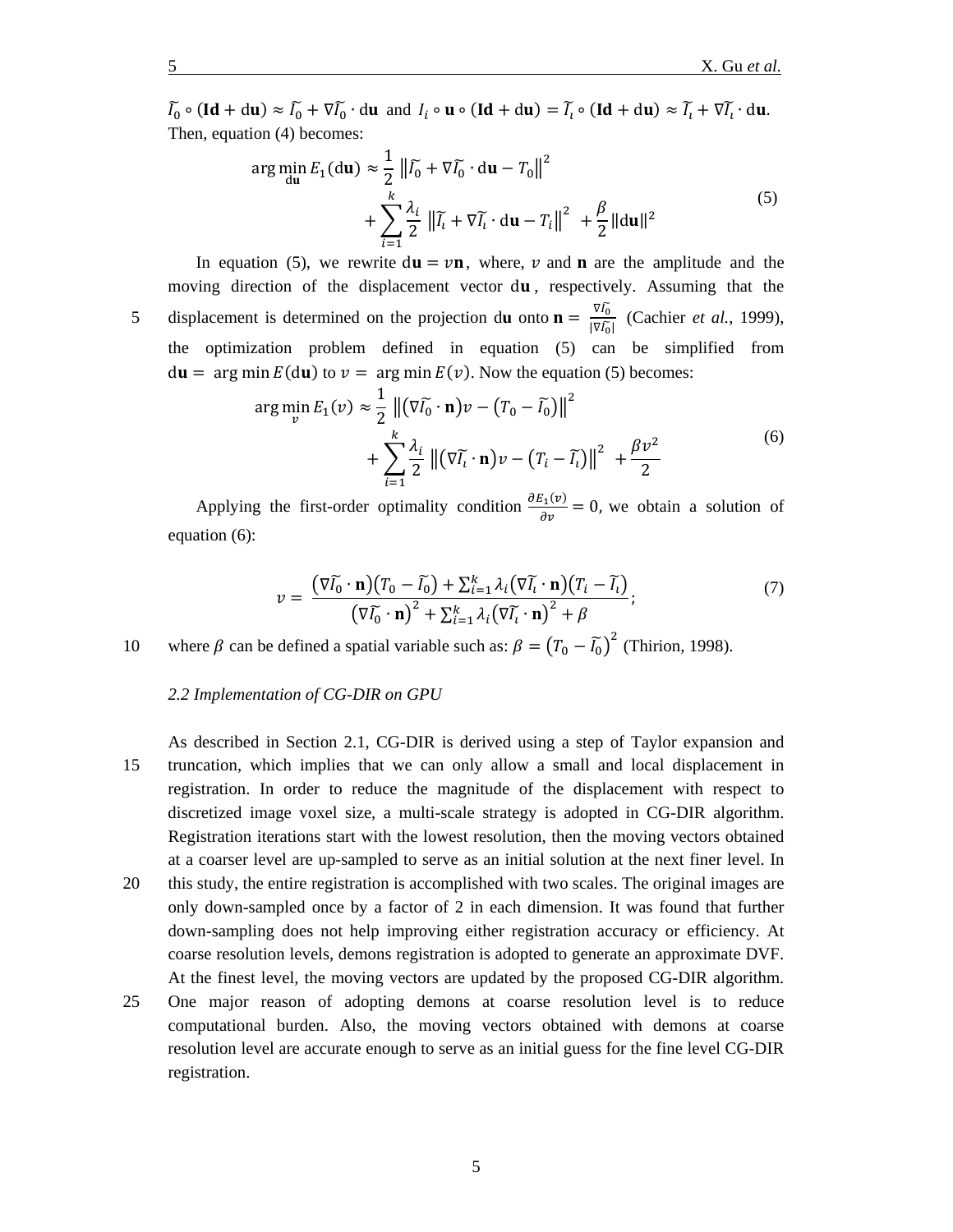Since the ROIs delineated by physicians are considered as the focus of our registration, the stopping criterion in CG-DIR is designed to place emphasis on the registration accuracy of these ROIs. Each ROI is expanded with 1cm margin. The union of the expanded ROIs, referred to as UROI in this paper, is the designed region to 5 estimate the stopping metric. We defined a root mean square error of intensity difference (RMS-ID) at the *k*th iteration in UROI as:  $\delta^k = \sqrt{1/N} \sum (I^k(\mathbf{x}) - T(\mathbf{x}))^2$ , with  $\mathbf{x} \in$ UROI. Then, a stopping metric is chosen as the change of RMS-ID in successive iterations:  $l^{(k)} = \delta^k - \delta^{k-1}$ , and use  $l^{(k-10)} - l^{(k)} \leq \varepsilon$ , where  $\varepsilon = 1.0 \times 10^{-4}$ , as our stopping criterion.

- 
- 10 In the CG-DIR algorithm, there are three regularization parameters involved:  $\alpha$ ,  $\beta$ , and  $\lambda_i$ . These three regularization parameters have different functionality in the proposed CG-DIR algorithm. α, corresponding to the standard deviation of a Gaussian filter in our implementation, ensures a spatial smoothness of the deformation vector **u**. In our study, we empirically choose a unit standard deviation for the Gaussian filter. β, related to image noise, is estimated locally as:  $\beta = (T_0 - \tilde{I_0})^2$  [\(Thirion, 1998;](#page-14-15) [Vercauteren](#page-14-14) *et al.*, [2009\)](#page-14-14).  $\lambda_i$  is a parameter designed to balance the registration efforts between the modified image pair and the original image pair. The value of  $\lambda_i$  depends on the intensity ratio between modified image ROIs and original image ROIs. In this work, the value of  $\lambda_i$  is found by a trial-and-error strategy and  $\lambda_i$  ~1.0 × 10<sup>-3</sup> gives good deformation results for
- 20 all cases studied.

The proposed CG-DIR algorithm was derived based on the original GPU-based demons algorithm (Gu *et al.*[, 2010\)](#page-13-12) and implemented on the NVIDIA CUDA enabled GPU platform. We adopt the following data parallel GPU kernels including: kernel 1. *a low-pass filter kernel* to smooth images and deformation vectors; kernel 2. *a gradient* 

- 25 *kernel* to calculate the gradient of images; kernel 3. *a moving vector kernel* to calculate displacement vectors and update deformation vectors; kernel 4. *an interpolation kernel* to deform images with moving vectors and update moving vectors; kernel 5. *a comparison kernel* to calculate the stopping criteria to terminate iterations properly. Here, the low-pass filter kernel is accomplished by convolving the image with a three-
- 30 dimensional Gaussian filter of a unit standard deviation. Taking advantage of the

separability property of the Gaussian kernel, the convolution is implemented in  $x$ ,  $y$ , and *z* directions sequentially.

The CG-DIR algorithm is summarized as follows:

# **Algorithm A:**

#### **Initialization:**

#### Set initial DVF  $\mathbf{u}_0 := 0$ ;

Down-sample images  $(I_0, T_0)$  to the coarsest resolution;

## **A. Coarse-level registration:**

Perform demons registration between down-sampled  $I_0$  and  $T_0$  images;

Up-sample moving vector  **to a finer resolution level;** 

### **B. Finest-level registration:**

Create modified images  $I_i$  and  $T_i$ ;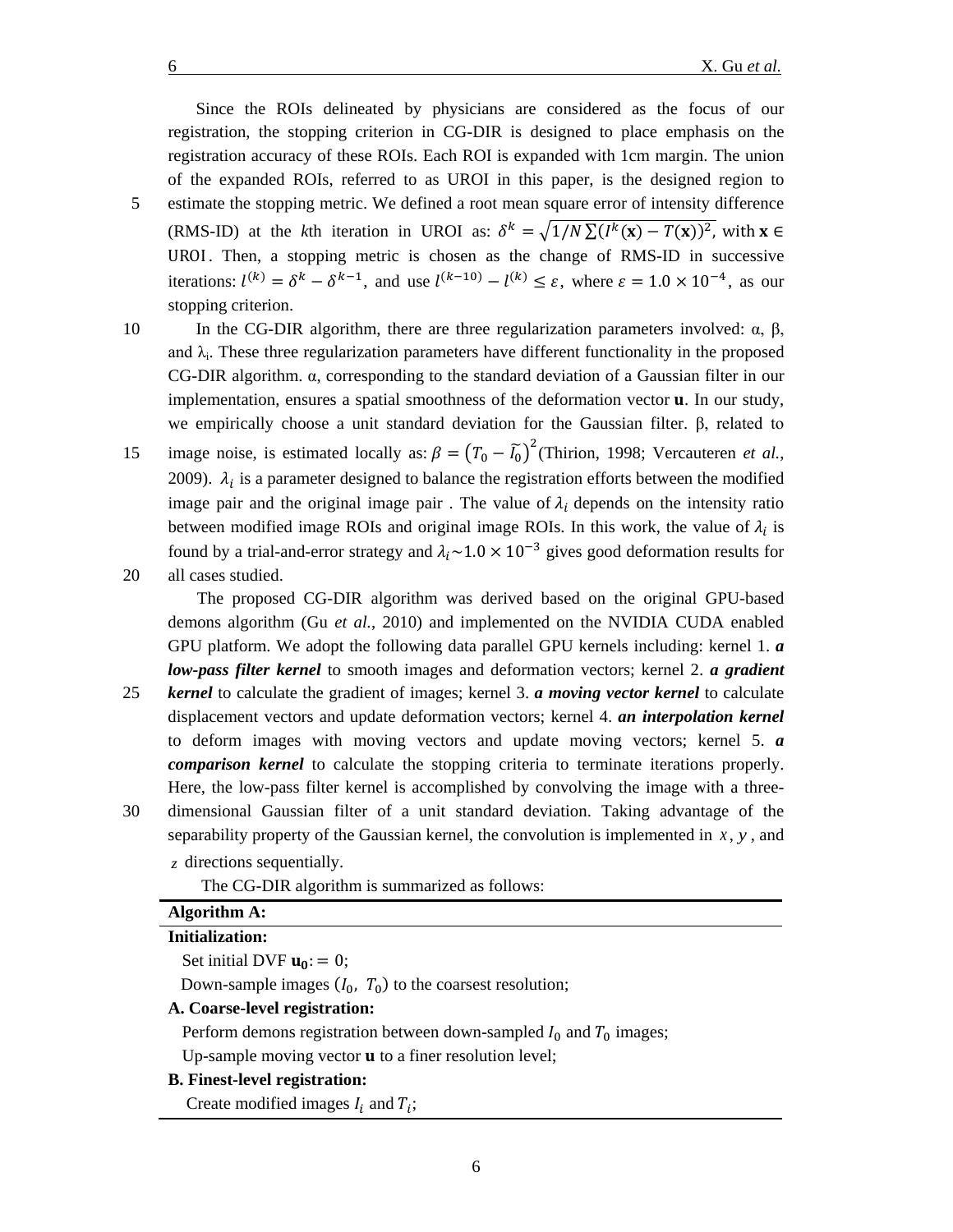# **loop** {*over n until convergence*}

- 1. Given the DVF at the *n*-th iteration  $\mathbf{u}^n$ , compute the displacement vector:  $du^{n+1} = v^{n+1}n^{n+1}$ , where  $v^{n+1}$  is from eq. (7) and  $n^{n+1} = \frac{\nabla l_0^n}{|\nabla l_0^n|}$  $\frac{v_{10}}{|\nabla l_0^n|}$  (kernels 2 and 3);
- 2. Smooth the displacement vector  $du^{n+1} \leftarrow du^{n+1} \otimes G$ , here G is a Gaussian smoothing operator (kernel 1);
- 3. Update DVFs with a composite addition[\(Vercauteren](#page-14-14) *et al.*, 2009)  $\mathbf{u}^{\mathbf{n+1}} = \mathbf{u}^{\mathbf{n}} \circ$  $(\text{Id} + du^{n+1})$  (kernel 4), here I is an identity matrix;
- 4. Smooth the updated DVF  $u^{n+1} = u^{n+1} \otimes G$  (kernel 1);
- 5. Warp images  $I_0 \circ \mathbf{u}^{n+1}$  and  $I_i \circ \mathbf{u}^{n+1}$  (kernel 4);
- 6. Calculate  $l^{(n)}$  to assess the stopping metric  $l^{(n-10)} l^{(n)} \leq \varepsilon$  (kernel 5).

e**nd loop**

#### *2.3 Evaluation*

- The performance of CG-DIR is evaluated with clinical pCT and tCT image pairs of five 5 head-and-neck cancer patients and one pelvis cancer patient. The tCT images were acquired 3-4 weeks after the first fraction of treatment due to the significant changes in anatomy. In this study, both pCT and tCT images are segmented to exclude couch, masks, and other accessories. All DIR analysis is conducted on the segmented images. The original pCT and tCT images have dimensions around  $\sim 512 \times 512 \times 150$ . Due to the
- 10 limitation of GPU memory, both tCT and pCT are down-sampled in axial planes and cropped in three dimensions. The images in this study have a resolution of  $1.97 \times 1.97 \times 2.5$ mm<sup>3</sup>. Representative organs with low contrast image intensity to background such as GTV, parotids, rectum, and bladder were selected for testing and evaluating the CG-DIR. Direct evaluation of DVF accuracy is difficult in clinical cases due to the lack of
- 15 ground-truth DVFs. However, other information, such as image intensity, structure volume, and contours, is often available. Hence, indirect evaluation approaches through the usage of available ground-truth information is commonly adopted. More specifically, the calculated DVF is used to deform the image and ROI volumes, or to propagate the contours. Then, the accuracy of DVF can be estimated in term of difference between the 20 deformed and the target image intensities, overlapping rate of the deformed and the target
- ROI volumes, or distance between the propagated contours and the target contours,.

In this study, the performance of the CG-DIR algorithm is first evaluated using image intensity difference. Two image intensity based assessment metrics are adopted: root mean square of intensity difference (RMS-ID) and correlation coefficient (CC) 25 between the deformed pCT and the tCT. In the study, we calculate RMS-ID and CC over the entire image as well as the confined UROI.

The accuracy of the resulting DVF from the CG-DIR algorithm is further assessed using Dice Similarity Coefficient (DSC). DSC assessment of volume overlapping, is a widely used similarity metric for evaluating deformable image registration results [\(Zhang](#page-15-2)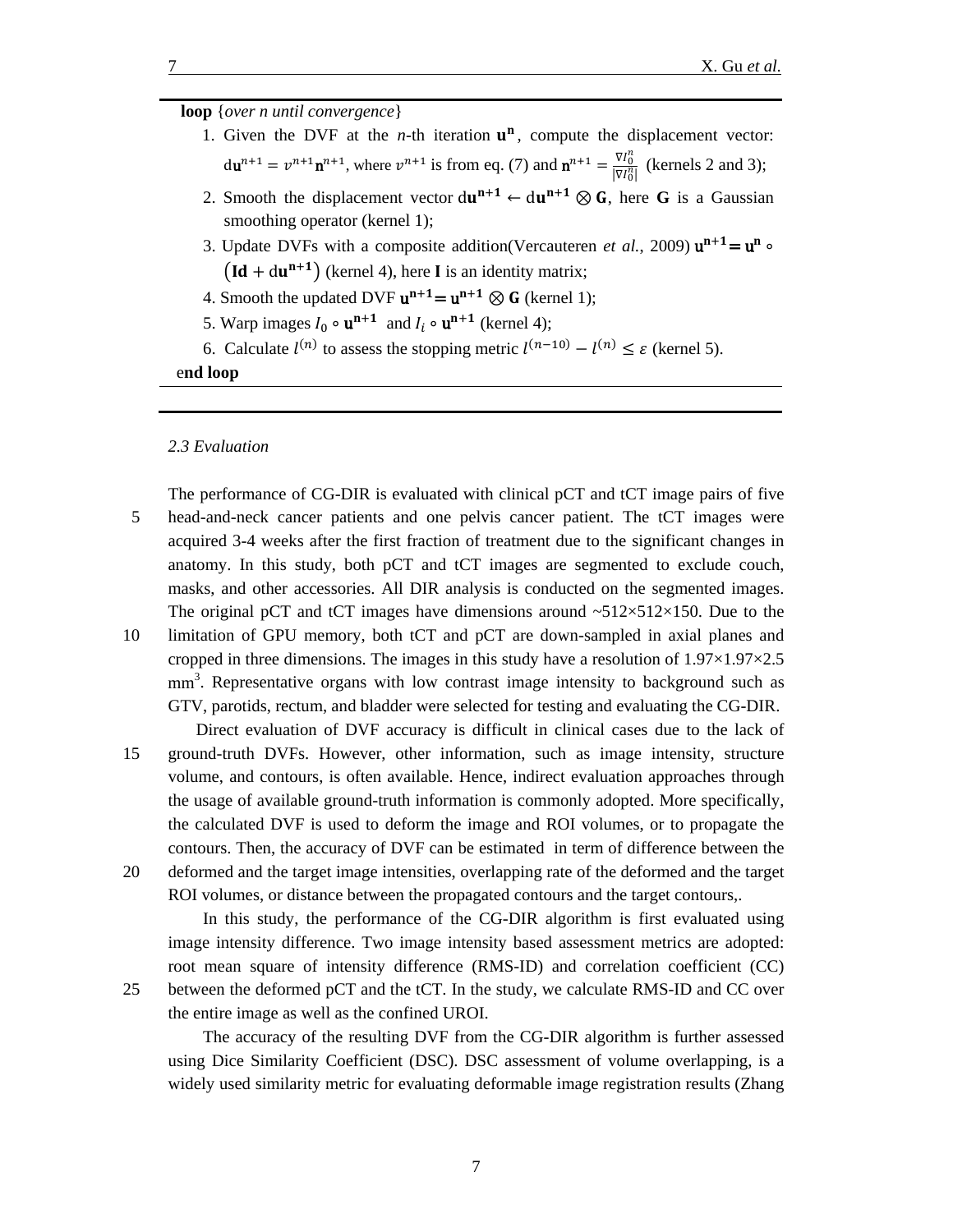*et al.*, 2007; Wang *et al.*[, 2008;](#page-14-2) Xie *et al.*[, 2008\)](#page-14-3). DSC is defined as:  $DSC = \frac{2(V_D \cap V_T)}{(V_D + V_T)}$ , where  $V_D$  is the deformed volume of an ROI and  $V_T$  is the target volume of the same ROI. In this study  $V_T$  is the ROI volume enclosed by clinician manually edited contours. DCS measures the volume overlap of  $V<sub>D</sub>$  and  $V<sub>T</sub>$ , zero indicating no overlapping and one 5 indicating an exact volume match. We apply this metric to solid organs like GTV and parotids.

The third type of comparison is contour matching, where the evaluated contours were propagated from pCT to tCT using the calculated DVF. Since DVFs generated by the CG-DIR algorithm only establish a 3D voxel-to-voxel correspondence map between pCT

10 and tCT, when 2D axial-plane defined contour points on pCT are mapped onto rCT, points can easily cross the plane. Such a point-to-point mapping will destroy points order in contour definition and generate non-smooth contours. Extra efforts are needed to reorganize points and smooth contours. To avoid those extra tasks, we adopt a volume deformation strategy (Wang *et al.*[, 2008\)](#page-14-2): 1) deforming ROI volumes; 2) using 15 morphological "opening" operation to remove small islands; 3) extracting boundary to obtain the propagated contours.

Quantitatively, the contours comparison is assessed with surface-to-surface distance (SSD), which is defined as the shortest Euclidean distance of the deformed points on contours to the target surface. In this study, the deformed contours of bladder and rectum

20 are evaluated with this metric. The main reason is that the accurate deformation of organ walls rather than the fillers for these two organs are more critical in therapy treatment. In particular, we choose several basic statistical quantities of SSD to quantify the bladder and rectum deformation in a pelvic cancer case: 1) mean value of SSD (M-SSD) measuring how close the deformed surface matched the target surface; 2) standard

25 deviation of SSD values (SD-SSD) quantifying how deformed points scattered around M-SSD; and 3) 95 percentile SSD value gauging peak SSD values.

## **3. Experimental Results**

- 30 The performance of CG-DIR algorithm is first assessed in term of image intensity on five head-neck cancer patient cases and one pelvic cancer patient case. Figure 1 illustrates intensity difference images of an example case (Case HN 5). Before deformable image registration, a large discrepancy of image intensity is observed, as shown in Figure 1(a). As the moving image is deformed by either demons algorithm or CG-DIR algorithm, the
- 35 intensity inconsistency is considerably reduced, as shown in Figure 1(b) and (c). By comparing Figure  $1(b)$  and (c), we can tell that these two difference images are very similar. We further illustrate intensity difference between CG-DIR deformed image and demons deformed image in Figure 1(d). Quantitative evaluation of intensity difference of entire and regional registered image pairs is listed in Table 1. In this study, regional
- 40 evaluation volume is chosen as UROI defined in Section 2.2.2. RMS-ID and CC values are very similar across these two algorithms, only slight improvement inside UROIs are observed by using CG-DIR algorithm in three out of 6 cases (HN 3, HN 4, and HN 5). It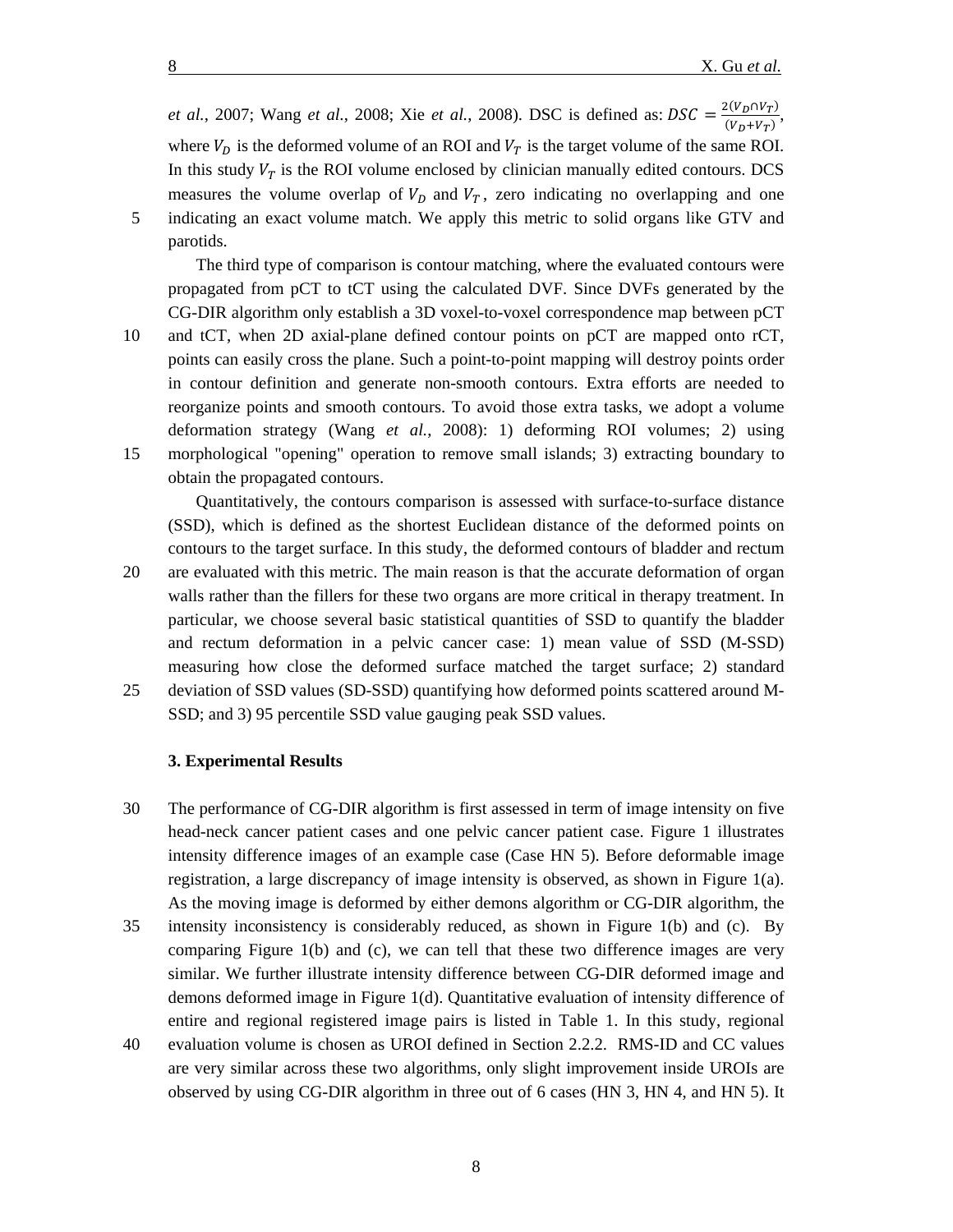is not surprising that intensity based metrics cannot differentiate these two algorithms. The CG-DIR algorithm focuses on improving DVF accuracy regionally near delineated structure(s) but does not disturb deformation of the entire image. Thus, close values of RMS-ID and CC of entire images between two algorithms are consistent with the 5 intention of algorithm design. Due to low contrast in UROIs, the accuracy improvement of DVFs will not have significant impact on image intensity maps, thus, intensity-based metrics, RMS-ID and CC, are not sensitive to the improvements yielded by the CG-DIR algorithm.



**Figure 1.** An example (Case HN 5) of difference image (scale in [-1000 1000] HU) at an axial cross section (a) between moving image and target image; (b) between demons deformed image and target image; (c) between CG-DIR deformed image and target image; and (d) between CG-DIR deformed image and demons deformed image.

**Table 1.** Root mean square of intensity difference and correlation coefficients of registered image pairs for six examined cases over entire image region (All) and in UROI.

|                 |             |        | RMS-ID (HU) |        | CC     |
|-----------------|-------------|--------|-------------|--------|--------|
|                 |             | Demons | $CG-DIR$    | Demons | CG-DIR |
|                 | All         | 166.84 | 174.17      | 0.961  | 0.960  |
| HN <sub>1</sub> | <b>UROI</b> | 2.58   | 2.82        | 0.927  | 0.923  |
|                 |             |        |             |        |        |
|                 | All         | 68.00  | 68.36       | 0.994  | 0.990  |
| HN <sub>2</sub> | <b>UROI</b> | 1.12   | 1.17        | 0.981  | 0.980  |
|                 |             |        |             |        |        |
|                 | All         | 82.01  | 81.45       | 0.987  | 0.987  |
| HN <sub>3</sub> | <b>UROI</b> | 0.73   | 0.70        | 0.978  | 0.979  |
|                 |             |        |             |        |        |
| HN <sub>4</sub> | All         | 74.87  | 72.97       | 0.980  | 0.983  |
|                 | <b>UROI</b> | 1.28   | 1.23        | 0.960  | 0.963  |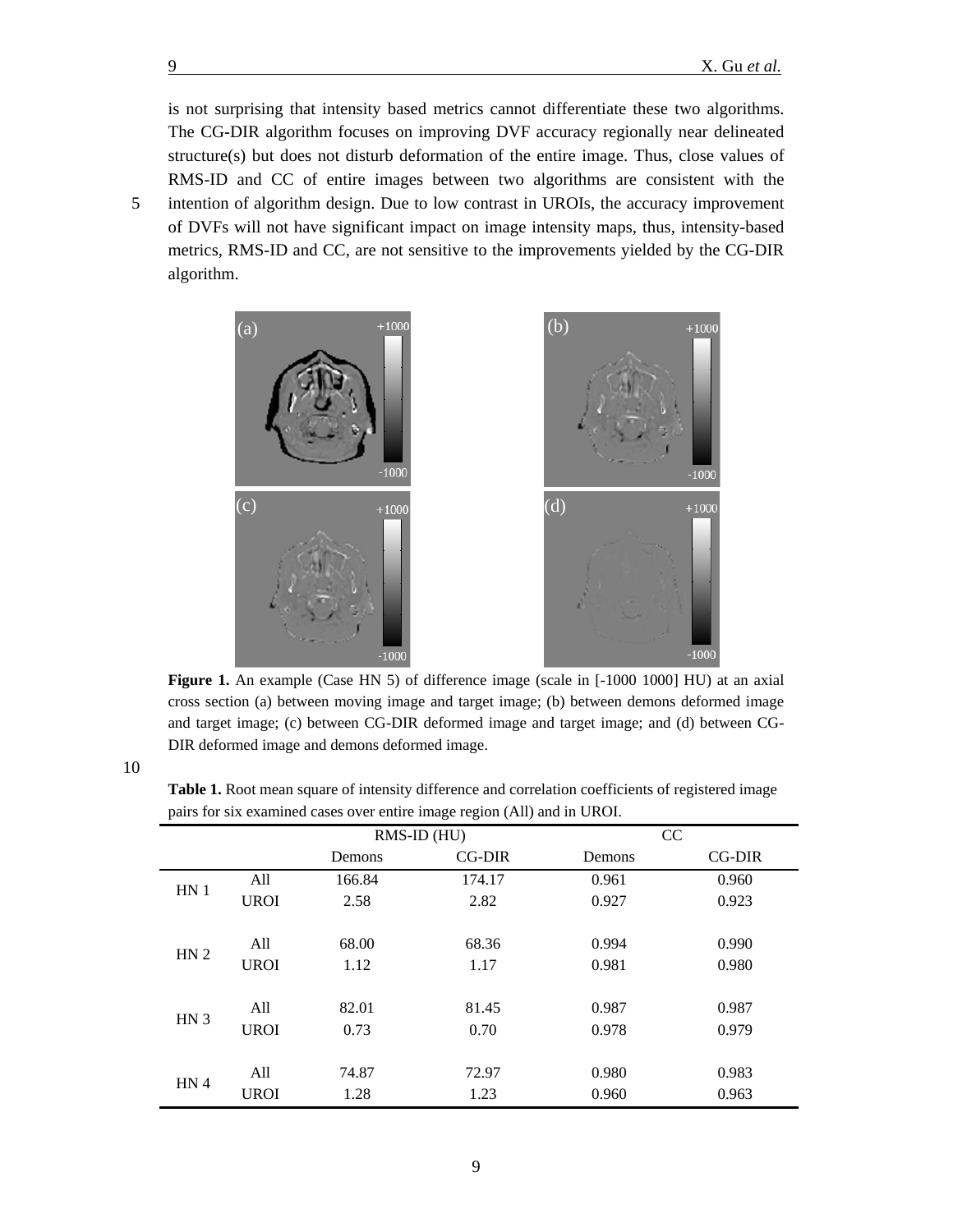| HN <sub>5</sub> | All         | 115.43 | 111.31 | 0.976 | 0.977 |
|-----------------|-------------|--------|--------|-------|-------|
|                 | <b>UROI</b> | 0.31   | 0.30   | 0.947 | 0.951 |
| Pelvic          | All         | 75.17  | 77.90  | 0.990 | 0.989 |
|                 | <b>UROI</b> | 0.23   | 0.23   | 0.923 | 0.923 |

Figure 2 shows an example result (Case HN 4), where manual drawn contours and auto-propagated contours are overlaid on tCT images. As we can see, big discrepancy exists between contours manually redrawn on tCT by physicians (blue lines) and those 5 pCT contours mapped through rigid registration (red lines). This discrepancy is reduced when pCT contours is mapped through demons deformable registration (yellow lines). Further discrepancy reduction is achieved by mapping pCT contours through CG-DIR (green lines). This trend is quantitatively verified by examining the DSCs listed in Table 2. In our DSC evaluation,  $V_T$  is physicians delineated structure volumes on tCT and  $V_D$  is 10 mapped (or deformed) structure volumes from pCT. As listed in Table 2, by applying rigid registration to map contours, the mean DSC value for evaluated structures varies from 0.02 ~ 0.40 (average, 0.25). The values of DSC increase to 0.7~0.9 when  $V_D$  is demons deformed ROI volume. Further increasing of DSC to ~0.98 was observed when deforming ROI volume with CG-DIR algorithm.



Figure 2. GTV and parotid contours overlaid on axial tCT (a and d, respectively), coronal (b and e respectively), sagittal (c and f, respectively) images for case HN4. Red lines: manual contours on pCT and mapped on tCT through rigid registration. Blue lines: manually edited contours on tCT. Yellow line: deformed pCT contours through demons registration. Green line: deformed pCT contours through CG-DIR registration.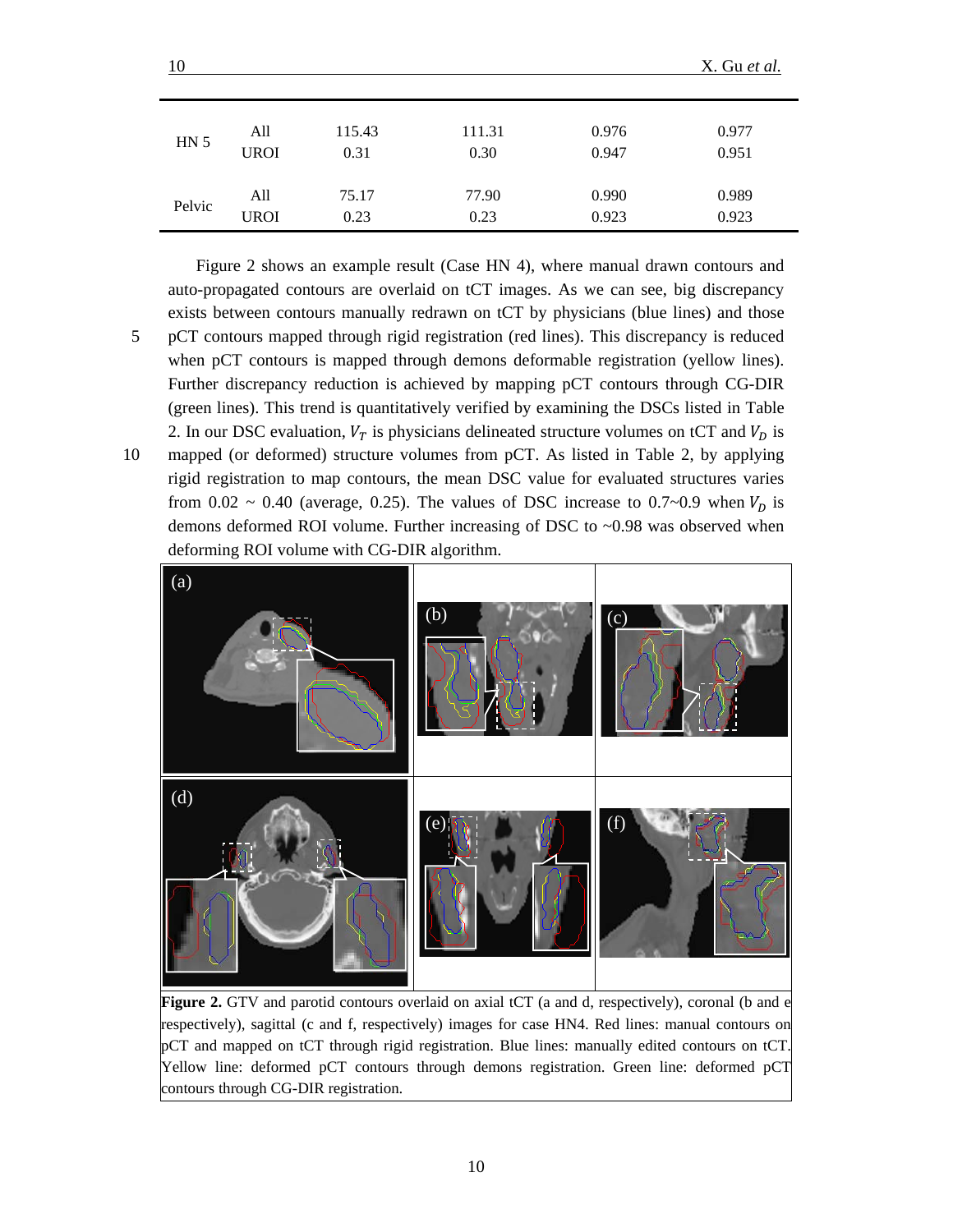|                 |                      | <b>Rigid Registration</b> | Demons | CG-DIR |
|-----------------|----------------------|---------------------------|--------|--------|
| HN <sub>1</sub> | Left Parotid         | 0.03                      | 0.70   | 0.94   |
|                 | <b>Right Parotid</b> | 0.02                      | 0.92   | 0.97   |
|                 |                      |                           |        |        |
| HN <sub>2</sub> | Left Parotid         | 0.39                      | 0.94   | 0.98   |
|                 | <b>Right Parotid</b> | 0.42                      | 0.90   | 0.97   |
|                 |                      |                           |        |        |
| HN <sub>3</sub> | Left Parotid         | 0.33                      | 0.94   | 0.99   |
|                 | <b>Right Parotid</b> | 0.30                      | 0.95   | 0.99   |
|                 |                      |                           |        |        |
| HN4             | Left Parotid         | 0.27                      | 0.90   | 0.96   |
|                 | <b>Right Parotid</b> | 0.07                      | 0.94   | 0.98   |
|                 | <b>GTV</b>           | 0.32                      | 0.89   | 0.97   |
|                 |                      |                           |        |        |
| HN <sub>5</sub> | Left Parotid         | 0.29                      | 0.89   | 0.95   |
|                 | <b>Right Parotid</b> | 0.24                      | 0.94   | 0.98   |
|                 | <b>GTV</b>           | 0.40                      | 0.95   | 0.99   |

**Table 2.** Dice similarity coefficients between physicians' manually delineated parotids and GTV volumes and mapped volumes using different registration algorithms.



Figure 3. The bladder and rectum contours overlaid on tCT axial (a), coronal (b and c),, and sagittal (d) images for the pelvic case. Coronal cross-section for bladder and rectum contours are shown in b and c, respectively. Red lines: manual contours on pCT and mapped on tCT through rigid registration. Blue lines: manual contours on tCT. Yellow line: deformed contours through demons registration. Green line: deformed contours through CG-DIR registration.

Further evaluation of the CG-DIR algorithm is conducted on a pelvic cancer patient 5 case using SSD. Figure 3 illustrates mapped and manually drawn contours overlaid on tCT images. From visual inspection, the CG-DIR mapped contours have the best agreement with manual tCT contours, and the rigid mapping has the worst one. Quantitative measurement of contours agreement is given by calculating SSD. Table 3 lists some basic statistical values of SSD, including mean, standard deviation, and 95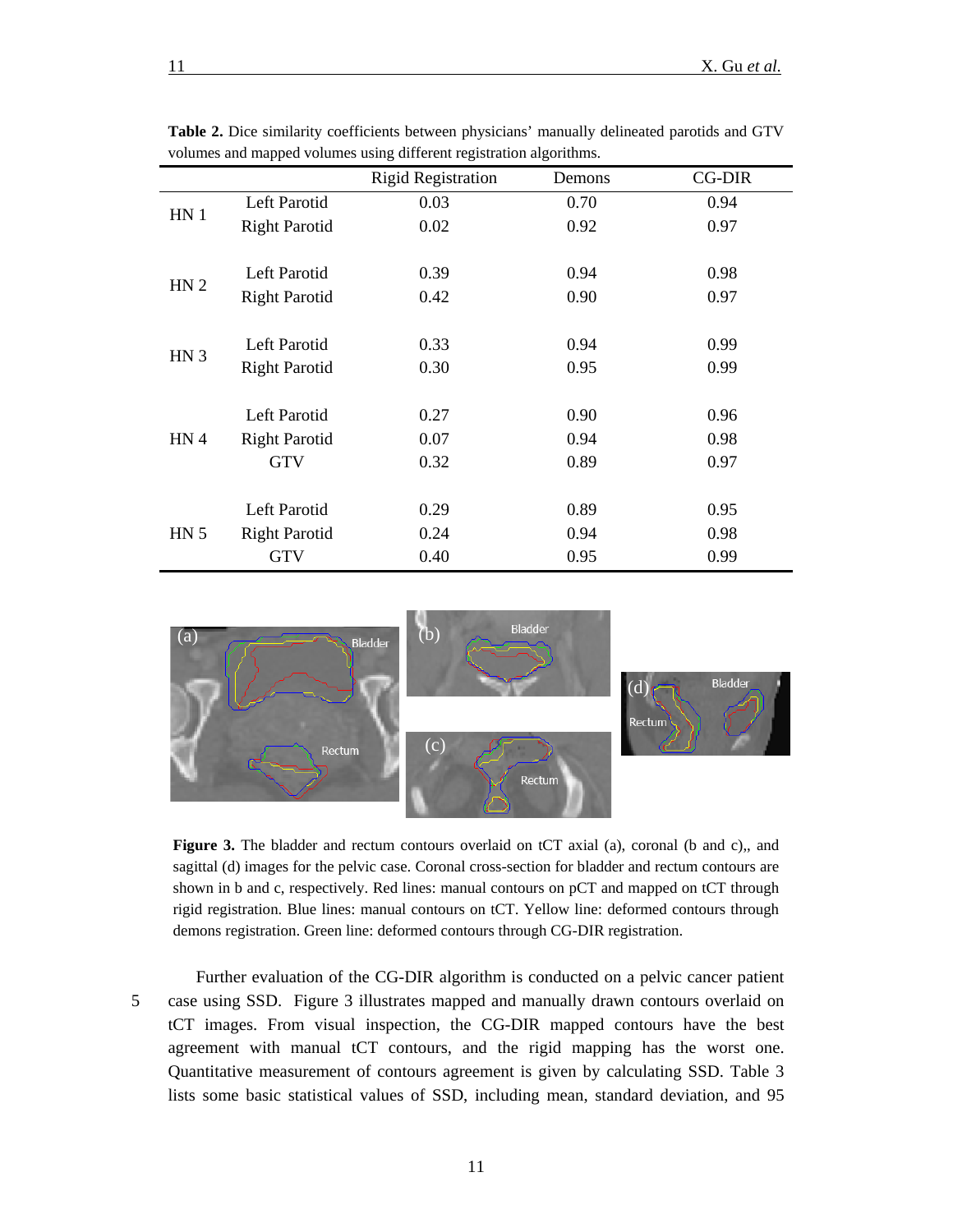percentile. As shown in Table 3, 95 percentile errors of CG-DIR wrapped bladder and rectum surface points have errors around  $2 \sim 3$ mm, which indicates that only 5% points on wrapped surfaces have errors larger than a voxel size. In contrast, demons wrapped surfaces have a relative large error, where 95% percentile errors are 3~4 voxel size.

|   | I<br>I<br>ï          |  |
|---|----------------------|--|
|   |                      |  |
| × | ۰.<br>۰.<br>۰,<br>۰. |  |
|   |                      |  |

|                                                                      |  |  | <b>Table 3.</b> Statistical function of SSD between clinician manually delineated rectum and bladder |  |  |
|----------------------------------------------------------------------|--|--|------------------------------------------------------------------------------------------------------|--|--|
| contours and mapped contours using different registration algorithms |  |  |                                                                                                      |  |  |

|                 |             | <b>Demons</b>    |            |             | <b>CG-DIR</b>    |            |
|-----------------|-------------|------------------|------------|-------------|------------------|------------|
| <b>SSD</b>      |             | <b>Standard</b>  | 95         |             | <b>Standard</b>  | 95         |
| $(\mathbf{mm})$ | <b>Mean</b> | <b>Deviation</b> | percentile | <b>Mean</b> | <b>Deviation</b> | percentile |
| <b>Bladder</b>  | 2.75        | 5.80             | 7.81       | 0.74        | 1.09             | 3.09       |
| <b>Rectum</b>   | 2.44        | 2.66             | 8.29       | 0.48        | 0.74             | 1.95       |

As mentioned above, the CG-DIR algorithm is derived from the demons algorithm and its implementation follows the original demons computational framework. (Gu *[et al.](#page-13-12)*, [2010\)](#page-13-12). Compared to the original demons algorithm, the CG-DIR algorithm has three extra

- 
- 10 computational components at each iteration for vector field updating: 1) enhanced image gradient calculation; 2) enhanced image deformation; 3) composite moving vector calculation using equation (7). Due to these extra computational components, the CG-DIR algorithm is demanding on graphic memory, because additional variables are needed to store enhanced images, their gradient fields, as well as a binary UROI map used in 15 calculating stopping criteria. The performance of the developed CG-DIR algorithm was
- conducted on an NVIDIA Tesla C1060 card. This card is equipped with 240 1.3GHz stream processors and 4 GB graphic memory. Due to additional computational steps, the computational time is expected to be longer than the GPU-based original demons. In the six tested cases, the computational time for each CG-DIR iteration is about  $1.3 \sim 1.6$  times
- 20 more than that of the original demons. For example, case HN 4 has an image size of  $240\times160\times70$ , and it takes around 55 millisecond(msec) for each CG-DIR iteration compared to 42 msec for each demons iteration. For the cases examined in this study, total computational time ranges around 10~20 second.

# 25 **4. Discussion**

In image-guided adaptive radiotherapy, DIR is an essential tool for automated organ delineation, dose accumulation, and 4D treatment planning. Although this imaging tool works well with certain cases such as high-contrast thoracic 4D-CT images, it may 30 generate DVFs with large uncertainties and errors in low-contrast regions leading to distortions in auto-propagated contours. Thus, manual contour inspection and editing is always necessary. The proposed CG-DIR algorithm incorporates the physician-edited contours into an additional deformable registration to reduce the errors in DVF and to improve the consistency between the DVF and the edited contours. This DVF correction

35 is crucial for later dose accumulation in adaptive therapy or accurate 4D treatment planning.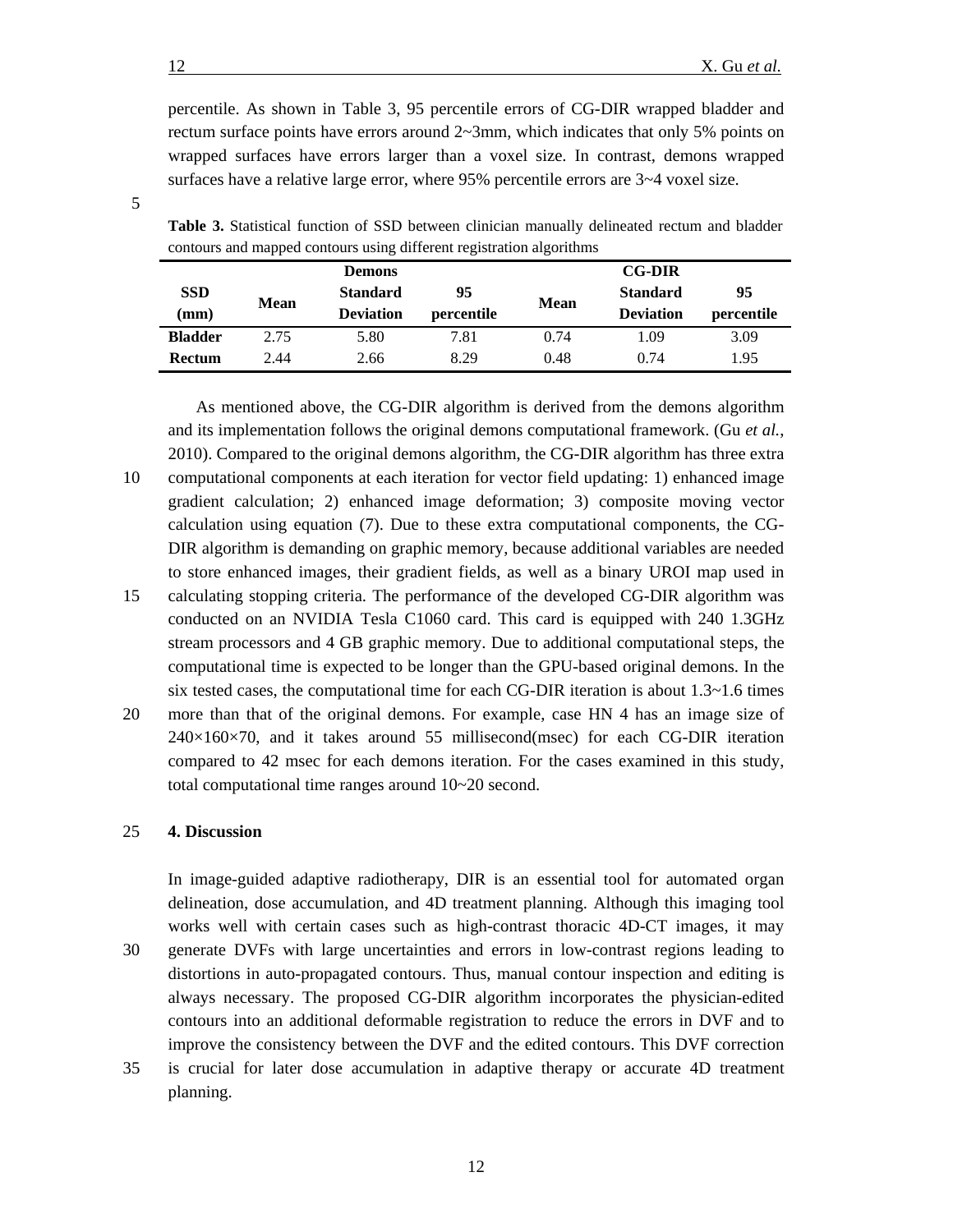The contour-guided deformable image registration algorithm developed in this paper has an underlying assumption that contours edited by physicians are accurate. Intraobserver contouring variations exist in real clinical situations, which could lead to uncertainties in contours correction and subsequently DVF correction. However, the 5 application of the CG-DIR algorithm in adaptive radiotherapy incorporates autopropagated contours edited by physicians. Edited contours have much less variation than those independently drawn contours from scratch (Wang *et al.*[, 2008\)](#page-14-2). Hence, intraobserver variation will unlikely be a significant issue for the CG-DIR application.

The computational efficiency of CG-DIR has room to be further improved. Under the 10 scenario that physicians will edit contours based on auto-propagated contours, the registration in coarse-level with demons can be eliminated. The DVF generated during the auto-contouring can be used as an initial DVF value for CG-DIR and thus eliminating the need for coarse level registration. Regarding the memory usage of CG-DIR, in this study, each delineated structure has its own modified image, which is a memory-15 consuming strategy. The usage of GPU-based CG-DIR algorithm is limited by the available memory space on a given graphic card. As mentioned above, compared to demons algorithm, CG-DIR algorithm requires extra memory to store auxiliary variables. On a Telsa C1060 card, 4GB graphic memory allows us to handle images with a size  $\approx$  256 $\times$ 256 $\times$ 70 and two delineated organs. Further investigation of optimizing memory

20 usage is needed for applying this algorithm to CT data sets of larger size.

Another issue in the CG-DIR algorithm is the selection of a proper regularization parameter  $\lambda$ . In this study, we use a trial-and-error method to find a good  $\lambda$  value for each study case. According to our observations,  $\lambda_i$  values are relatively consistent for all studied cases. Additional comprehensive image datasets for other anatomical regions are 25 needed to further confirm the findings presented here.

## **5. Conclusions**

A contour-guided deformable image registration algorithm has been developed and 30 validated for adaptive radiotherapy. Physician edited contours in conjunction with images intensities are employed to deform images more accurately, resulting in DVFs that are more consistent with physician-edited contours. This CG-DIR algorithm has been applied to patients, resulting in improved DVF accuracy with a high computational efficiency.

## 35 **Acknowledgements**

This work is supported in part by the University of California Lab Fees Research Program and by an NIH/NCI grant 2F32 CA154045-01.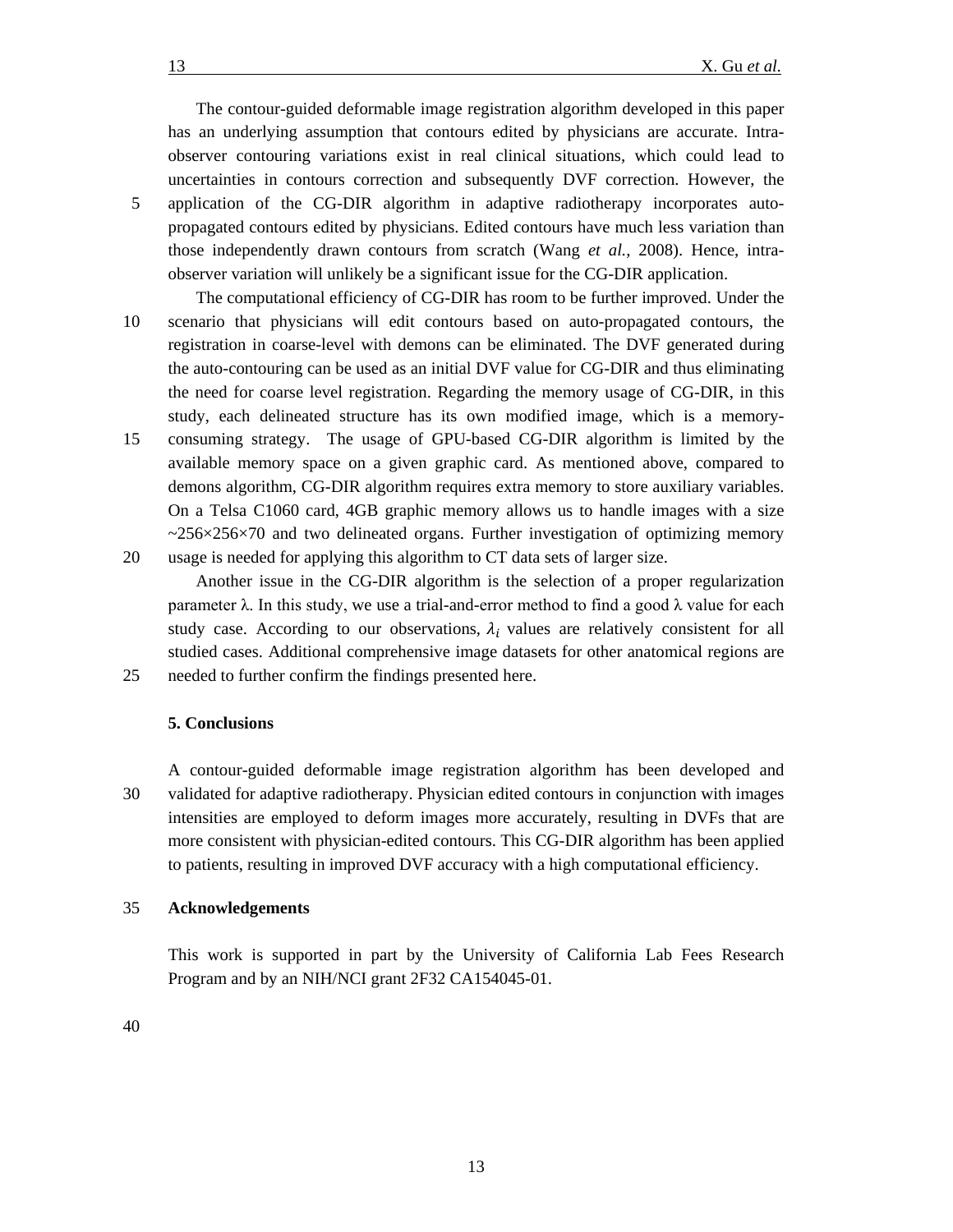# **References**

- <span id="page-13-5"></span>Boldea V, Sharp G C, Jiang S B and Sarrut D 2008 4D-CT lung motion estimation with deformable registration: Quantification of motion nonlinearity and hysteresis *Medical Physics* **35** 1008-18
- <span id="page-13-10"></span>5 Brock K K and Deformable Registration Accuracy Consortium 2010 Results of a multiinstitution deformable registration accuracy study (MIDRAS) *International Journal of Radiation Oncology Biology Physics* **76** 583-96
- <span id="page-13-2"></span>Brock K K, Sharpe M B, Dawson L A, Kim S M and Jaffray D A 2005 Accuracy of finite element model-based multi-organ deformable image registration *Medical Physics* 10 **32** 1647-59
	- Cachier P and Ayache N 2004 Isotropic energies, filters and splines for vector field regularization *J. Math. Imaging Vis.* **20** 251-65
- <span id="page-13-17"></span>Cachier P, Pennec X and Ayache N 1999 Fast non-ridgid matching by gradient descent: study and improvement of the 'Demons' algorithm *Technical Report INRIA* RR-15 3706
	- Chao M, Xie Y Q and Xing L 2008 Auto-propagation of contours for adaptive prostate radiation therapy *Phys. Med. Biol.* **53** 4533-42
	- Crum W R, Hartkens T and Hill D L G 2004 Non-rigid image registration: theory and practice *British Journal of Radiology* **77** S140-S53
- <span id="page-13-6"></span>20 Ehrhardt J, Werner R, Saering D, Frenzel T, Lu W, Low D and Handels H 2007 An optical flow based method for improved reconstruction of 4D CT data sets acquired during free breathing *Medical Physics* **34** 711-21
- <span id="page-13-12"></span>Gu X J, Pan H, Liang Y, Castillo R, Yang D S, Choi D J, Castillo E, Majumdar A, Guerrero T and Jiang S B 2010 Implementation and evaluation of various 25 demons deformable image registration algorithms on a GPU *Phys. Med. Biol.* **55** 207-19
	- Hill D L G, Batchelor P G, Holden M and Hawkes D J 2001 Medical image registration *Phys. Med. Biol.* **46** R1-R45
- <span id="page-13-9"></span><span id="page-13-8"></span><span id="page-13-0"></span>Holden M 2008 A review of geometric transformations for nonrigid body registration 30 *Ieee Transactions on Medical Imaging* **27** 111-28
	- Kashani R, Hub M, Balter J M, Kessler M L, Dong L, Zhang L, Xing L, Xie Y, Hawkes D, Schnabel J A, McClelland J, Joshi S, Chen Q and Lu W 2008 Objective assessment of deformable image registration in radiotherapy: A multi-institution study *Medical Physics* **35** 5944-53
- <span id="page-13-7"></span>35 Keall P J, Joshi S, Vedam S S, Siebers J V, Kini V R and Mohan R 2005 Fourdimensional radiotherapy planning for DMLC-based respiratory motion tracking *Medical Physics* **32** 942-51
	- Lie W N and Chuang C H 2003 Contour-based image registration with local deformations *Optical Engineering* **42** 1405-16
- <span id="page-13-15"></span><span id="page-13-13"></span><span id="page-13-3"></span>40 Lu W G, Olivera G H, Chen Q, Chen M L and Ruchala K J 2006 Automatic recontouring in 4D radiotherapy *Phys. Med. Biol.* **51** 1077-99
	- Nithiananthan S, Brock K K, Daly M J, Chan H, Irish J C and Siewerdsen J H 2009 Demons deformable registration for CBCT-guided procedures in the head and neck: Convergence and accuracy *Medical Physics* **36** 4755-64
- <span id="page-13-11"></span>45 Pennec X, Cachier P and Ayache N 1999 Understanding the "Demon's Algorithm": 3D Non-Rigid registration by Gradient Descent. In: *2nd int. conf. on medical image computing and computer-assisted intervention (MICCAI'99) LNSC,* pp 597-605
- <span id="page-13-14"></span>Reed V K, Woodward W A, Zhang L, Strom E A, Perkins G H, Tereffe W, Oh J L, Yu T K, Bedrosian I, Whitman G J, Buchholz T A and Dong L 2009 Automatic 50 Segmentation of whoel breast using atlas approach and deformable image

<span id="page-13-16"></span>

<span id="page-13-4"></span><span id="page-13-1"></span>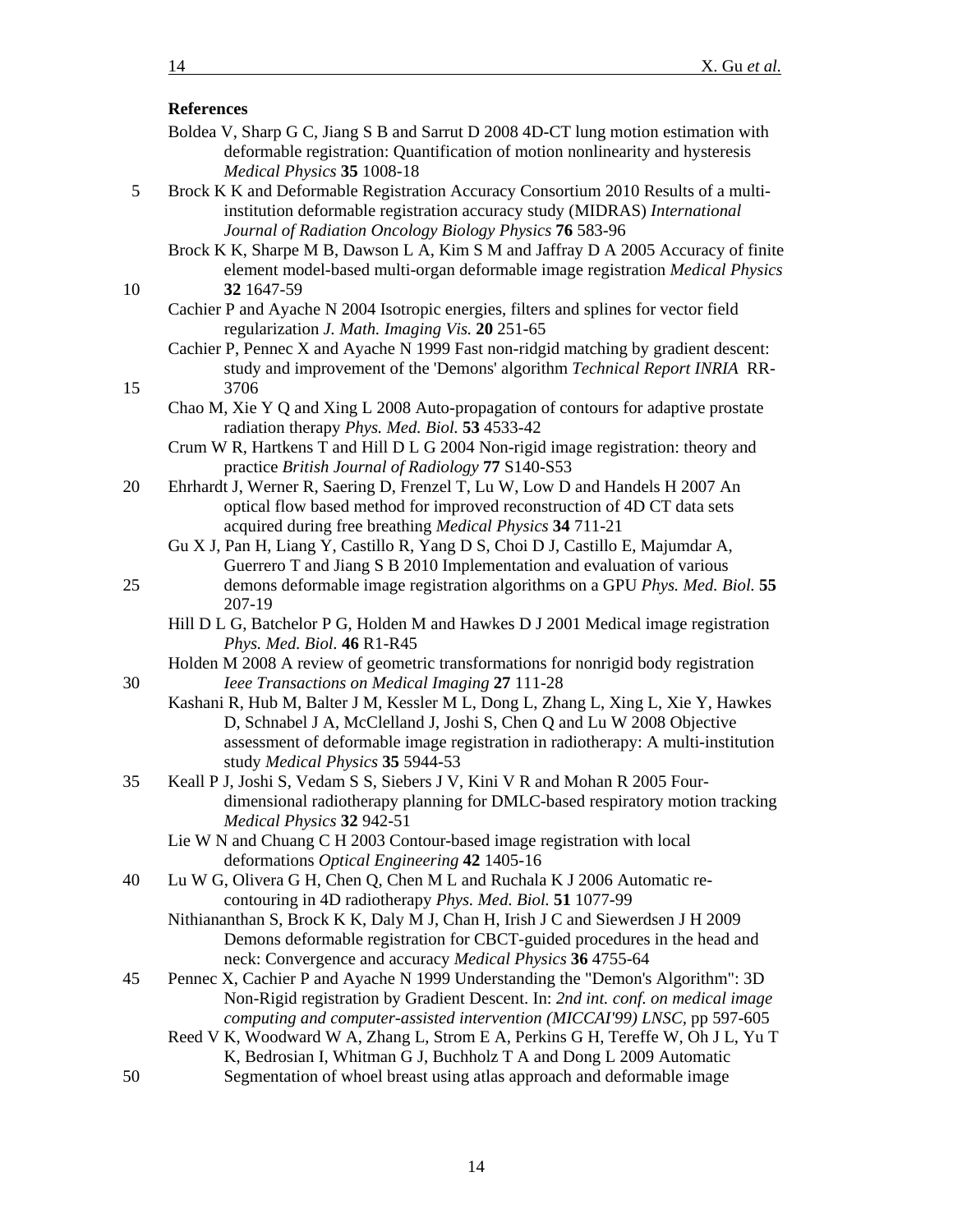<span id="page-14-15"></span><span id="page-14-14"></span><span id="page-14-13"></span><span id="page-14-12"></span><span id="page-14-11"></span><span id="page-14-10"></span><span id="page-14-9"></span><span id="page-14-8"></span><span id="page-14-7"></span><span id="page-14-6"></span><span id="page-14-5"></span><span id="page-14-4"></span><span id="page-14-3"></span><span id="page-14-2"></span><span id="page-14-1"></span><span id="page-14-0"></span>

|    | registration International Journal of Radiation Oncology Biology Physics 73<br>1493-500                                                                            |
|----|--------------------------------------------------------------------------------------------------------------------------------------------------------------------|
|    | Ren L, Chetty I J, Zhang J N, Jin J Y, Wu Q J, Yan H, Brizel D M, Lee W R, Movsas B<br>and Yin F F 2012 Development and clinical evaluation of a three-dimensional |
| 5  | cone-beam computed tomography estimation method using a deofrmation field                                                                                          |
|    | map International Journal of Radiation Oncology Biology Physics 82 1584-93                                                                                         |
|    | Rietzel E and Chen G T Y 2006 Deformable registration of 4D computed tomography                                                                                    |
|    | data Medical Physics 33 4423-30                                                                                                                                    |
|    | Rietzel E, Chen G T Y, Choi N C and Willet C G 2005 Four-dimensional image-based                                                                                   |
| 10 | treatment planning: Target volume segmentation and dose calculation in the                                                                                         |
|    | presence of respiratory motion International Journal of Radiation Oncology                                                                                         |
|    | Biology Physics 61 1535-50                                                                                                                                         |
|    | Shih W-S V, Lin W-C and Chen C-T 1997 Contour-model-guided nonlinear deformation                                                                                   |
|    | model for inter-subject image registration Proceedings of the SPIE - The                                                                                           |
| 15 | International Society for Optical Engineering 3034                                                                                                                 |
|    | Thirion J P 1998 Image matching as a diffusion process: an analogy with Maxwell's                                                                                  |
|    | demons Med Image Anal 2 243-60                                                                                                                                     |
|    | Thor M, Petersen J B B, Bentzen L, Hoyer M and Muren L P 2011 Deformable image                                                                                     |
|    | registration for contour propagation from CT to cone-beam CT scans in                                                                                              |
| 20 | radiotherapy of prostate cancer Acta Oncologica 50 918-25                                                                                                          |
|    | Vercauteren T, Pennec X, Perchant A and Ayache N 2009 Diffeomorphic demons:<br>Efficient non-parametric image registration Neuroimage 45 S61-S72                   |
|    | Wang H, Adam S G, Zhang L F, Wei X, Ahamad A, Kuban D A, Komaki R, O'Daniel J,                                                                                     |
|    | Zhang Y B, Mohan R and Dong L 2008 Performance evaluation of automatic                                                                                             |
| 25 | anatomy segmentation algorithm on repeat or four-dimensional computed                                                                                              |
|    | tomography images using deformable image registration method International                                                                                         |
|    | Journal of Radiation Oncology Biology Physics 72 210-9                                                                                                             |
|    | Wang H, Dong L, O'Daniel J, Mohan R, Garden A S, Ang K K, Kuban D A, Bonnen M,                                                                                     |
|    | Chang J Y and Cheung R 2005 Validation of an accelerated 'demons' algorithm                                                                                        |
| 30 | for deformable image registration in radiation therapy Physics in Medicine and                                                                                     |
|    | Biology 50 2887-905                                                                                                                                                |
|    | Wang J and Gu X 2013 High-quality four-dimensional cone-beam CT by deforming prior                                                                                 |
|    | images Phys Med Biol 58 231-46<br>Wu G, Wang Q, Lian J and Shen D 2011 Reconstruction of 4D-CT from a single free-                                                 |
| 35 | breathing 3D-CT by spatial-temporal image registration Information processing                                                                                      |
|    | in medical imaging : proceedings of the  conference 22 686-98                                                                                                      |
|    | Xie Y, Chao M, Lee P and Xing L 2008 Feature-based rectal contour propagation from                                                                                 |
|    | planning CT to cone beam CT Medical Physics 35 4450-9                                                                                                              |
|    | Yan D 2008 Developing quality assurance processes for image-guided adaptive radiation                                                                              |
| 40 | therapy Int J Radiat Oncol Biol Phys 71 S28-32                                                                                                                     |
|    | Yan D, Jaffray D A and Wong J W 1999 A model to accumulate fractionated dose in a                                                                                  |
|    | deforming organ International Journal of Radiation Oncology Biology Physics                                                                                        |
|    | 44 665-75                                                                                                                                                          |
|    | Yang D, Li H, Low D A, Deasy J O and Naqa I E 2008a A fast inverse consistent                                                                                      |
| 45 | deformable image registration method based on symmetric optical flow                                                                                               |
|    | computation <i>Physics in Medicine and Biology</i> 53 6143-65<br>Yang D S, Lu W, Low D A, Deasy J O, Hope A J and El Naqa I 2008b 4D-CT motion                     |
|    | estimation using deformable image registration and 5D respiratory motion                                                                                           |
|    | modeling Medical Physics 35 4577-90                                                                                                                                |
|    |                                                                                                                                                                    |